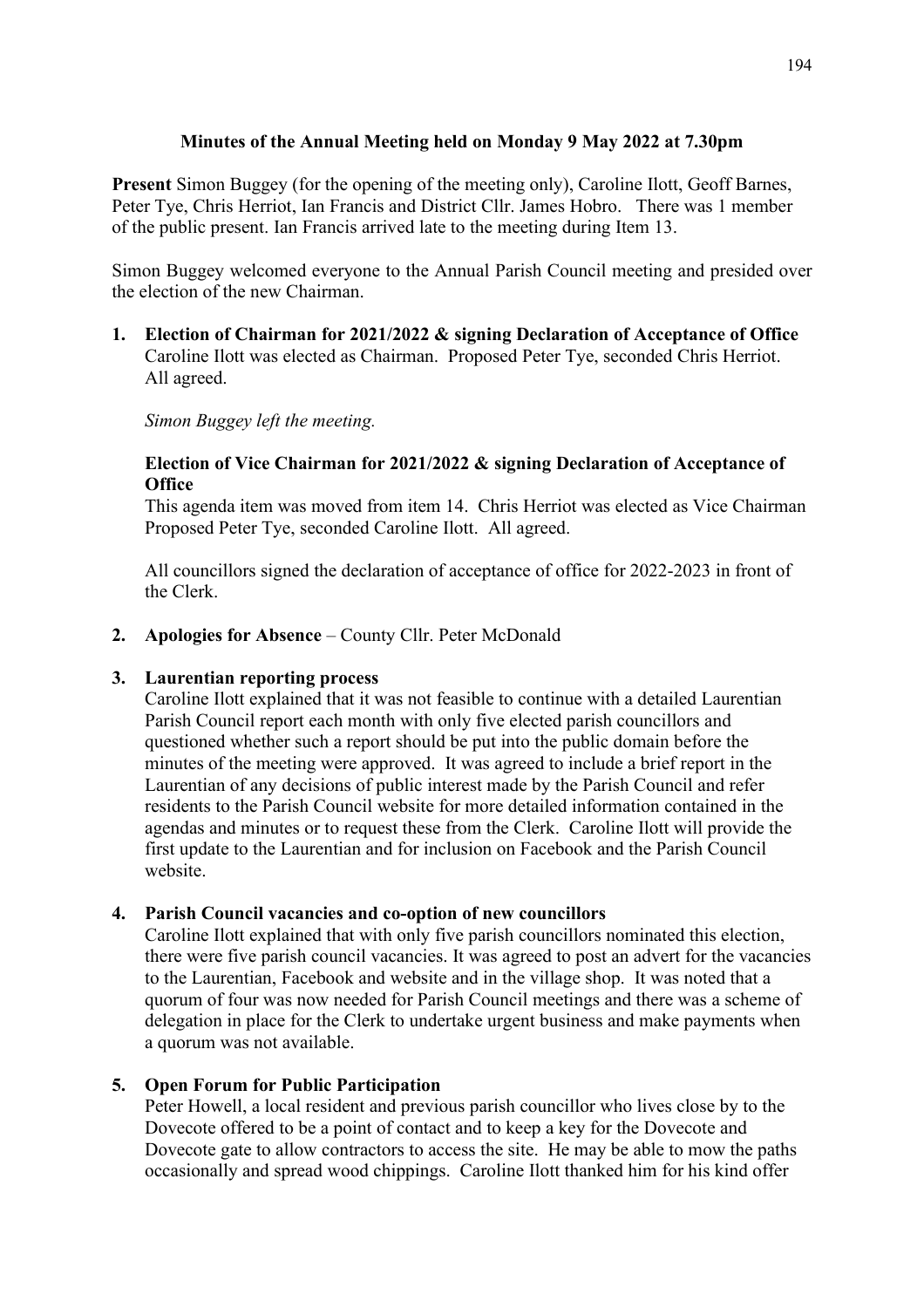and it was agreed that he would keep a key for both the Dovecote and Dovecote gate. *The Clerk will keep a record of this.*

*Peter Howell left the meeting.*

- **6. Members Declarations of Interest for items on the Agenda** none
- **7. To approve and sign the minutes of the Parish Council Meeting on 4 April 2022** Proposed Peter Tye, seconded Geoff Barnes. All agreed. Caroline Ilott signed the minutes.

# **8. Matters arising from these minutes:**

- Cllr. McDonald's outstanding actions were rolled over to the June Parish Council meeting.
- Simon Buggey had spoken to the FGA re Platinum Jubilee tree planting and this will be picked up at the S106 working group meeting.
- Caroline Ilott and Peter Tye met with Phillimore's Garden Centre to select trees for tree planting behind the play area.
- Peter Tye spoke to the Parish Council's contractor about not mowing the mound near the basketball court for no mow May.
- The Clerk had circulated the street light inspection report from Balfour Beatty this will be picked up by RGT.
- The ROSPA risk assessment is booked for 30 May 2022 and zero carbon grant information was shared with the village hall.

Action Cllr. McDonald

- Update on extending Harston bypass feasibility study to include a bypass for Foxton
- Ask County Council Highways to check grips leading into village
- Liaise with the Melbourn Greenway cycle lane project regarding 20mph speed zones in the village.

Action Cllr. Hobro

- Publish information on how SCDC can support Ukrainian refugee families.
- Monitor progress of the Melbourn greenway cycle path and look into the option of a lighting column on the junction of the A10 at Foxton Bottom

Action all

- Consider options for improving communication between the Parish Council and Foxton residents for June/ July Parish Council meeting.
- Review Parish Council policies

Action Caroline Ilott

- Laurentian/FB/website Parish Council news update
- Order flyers

Action Clerk

- Publish Parish Council vacancy advert
- Circulate email form James Hobro re travel hub to new councillors.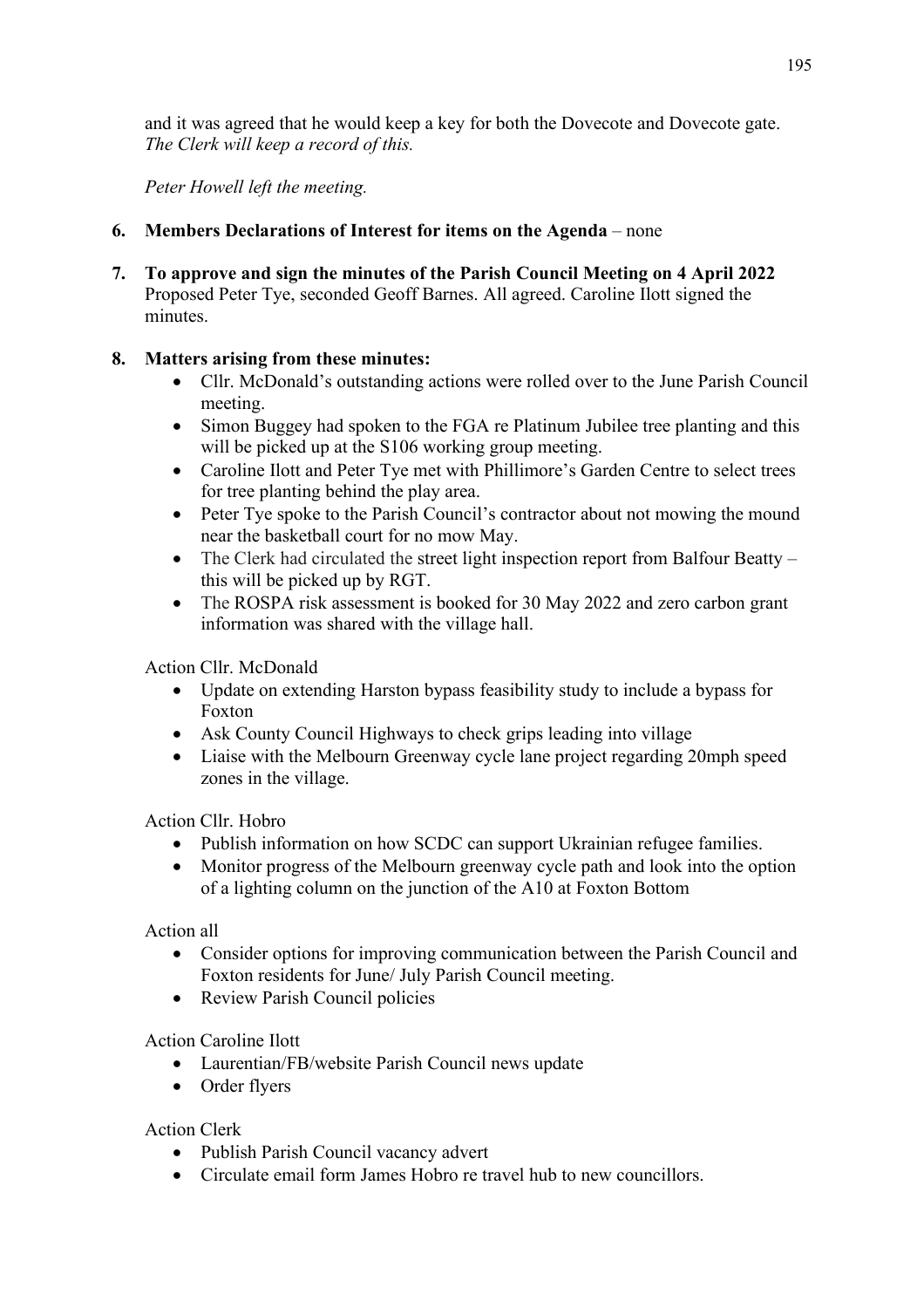- Submit planning comment
- Contact Foxton Village Hall to invite members to attend Parish Council meetings to provide an update at any time.
- Submit AGAR docs to external auditor
- Publish new adopted code of conduct
- Insurance query
- Notify Progreen and SW Gardens of quote acceptance.
- Circulate a report showing a breakdown of last year's contractor costs (to assist with R&A budget review).
- Set up new bank signatories

### **9. County Councillor's Report – see written report Appendix 1**

### **10. District Councillor's Report**

Caroline Ilott congratulated Cllr. Hobro on his election as District Councillor.

Cllr. Hobro explained that he was the newly elected District Councillor for South Cambridgeshire Foxton ward. He had been a member of Fowlmere Parish Council for two years and his main involvement with Foxton Parish Council to date had been liaising with a previous Foxton parish councillor, Andy Brown, regarding the Foxton travel hub proposal put forward by the Greater Cambridge Partnership (GCP).

Cllr. Hobro explained that he was very happy to be able to support Foxton and would attend most Parish Council meetings and provide written reports for the meetings. He will request access to village Facebook page to respond to any queries raised this way.

Cllr. Hobro will publish information on how SCDC can support Ukrainian refugee families in case this is of help to any local residents.

Cllr. Hobro noted the deadline of 1 June 2022 for SCDC Zero Carbon grant applications. There was £120,000 available in grant funding with Parish Councils and other organisations being able to apply for up to £15,000.

Peter Tye asked Cllr. Hobro about progress on the Melbourn greenway cycle path and a possible lighting column at Foxton Bottom (at the junction of the A10). Cllr. Hobro explained that he is a member of the A10 corridor cycling campaign. He will keep an eye on the progress of the Melbourn greenway cycle path and will look into the option of a lighting column on the junction at Foxton Bottom.

### **11. Infrastructure**

Caroline Ilott advised the following:

The whole High Street from Mortimers Lane to the A10 at Shepreth Road is to have Gripfibre Micro asphalt laid in summer 2022. The County Council Highways confirmed date for starting work is Monday 6 June 2022, weather dependant. James Hobro explained that Fowlmere had received the same road surface treatment and residents raised concern about the rough look of it initially. However, over the course of its use the surface became smoother over time.

Various potholes on the High Street have been repaired and the bad ones near the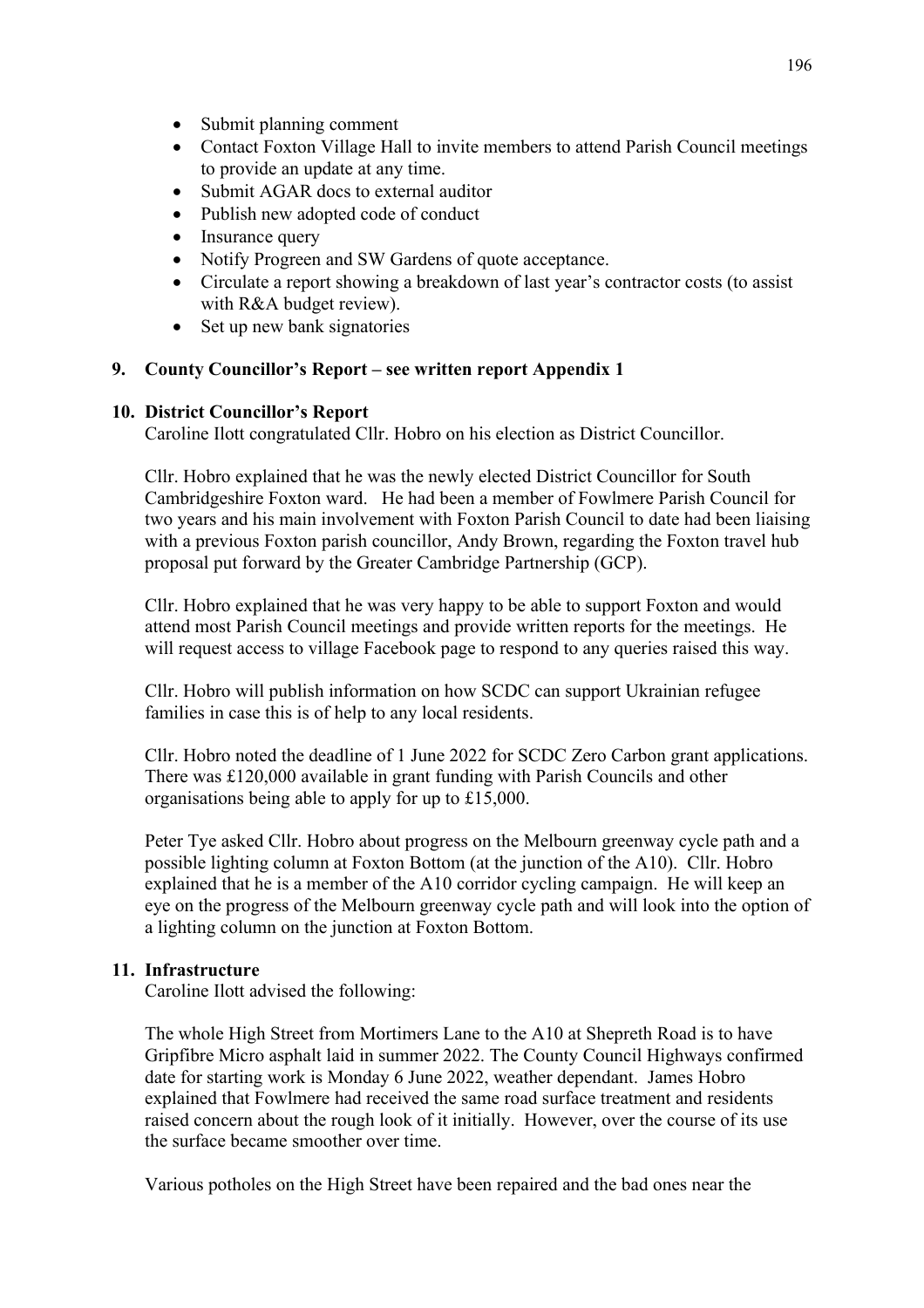shop will be patched. This is in addition to the whole road surfacing.

A new storm drain on the corner of Mortimers Lane is expected to be installed by County Council Highways to catch water coming down Fowlmere Road and the pavement will also be raised and repaired from Nos 77 to 81 High Street. Caroline has chased this.

Work has been commissioned for a storm drain to stop flooding on the Green. Contractors attended with inadequate instructions so they will return to do this work. *Post meeting note: this work has now been completed.*

The Parish Council has quotes from the village warden for the painting and refurbishment of the two Foxton (listed) water pumps. This work was considered not urgent and could be considered at a later date.

SCDC had repaired the broken street signs on Mortimers Lane and Barons Lane. The broken Chardle Field street sign should be repaired in May.

### a. **Travel hub update**

Caroline Ilott advised that there was not much the Parish Council could do until the Greater Cambridgeshire Partnership submitted their planning application for the proposal to Cambridgeshire County Council Planning.

Cllr. Hobro advised that he and Andy Brown had put together a website opposing the Foxton Travel Hub and he had also prepared wording for a petition against the proposal. Cllr. Hobro confirmed that Fowlmere Parish Council had approved the strategy pursued by Andy Brown and himself to oppose the travel hub and Fowlmere Parish Council approved Foxton Parish Council's position. The Clerk will circulate an email from Cllr. Hobro about this to Foxton Parish Council.

### b. **LHI Update (Local Highways Improvement)**

Caroline Ilott advised that Foxton Parish Council had been successful with its recent application for a County Council Highways LHI grant of almost £19,000, after having tried to apply for this previously three years running. The Parish Council will contribute an already budgeted for £4,500.

The grant will pay for two solar powered MVAS (Mobile Vehicle Activated Signs), one on Barrington Road and one on Fowlmere Road near Chalk Hill. There will be three 40mph 'buffer zones' at each of the village entrances to help slow traffic and give warning that a 30mph limit is coming up. These will be at the Barrington end of Barrington Road, at the Chalk Hill end of Fowlmere Road and on the Shepreth Road entrance to Foxton. Finally, the road markings of 30mph roundels will be re-painted and possible additional road markings added.

All this work will be done by County Council Highways and installation should start in June or July 2022.

# **12. Planning Committee Report and application: Reference: 21/01922/FUL**

Site address: 71A High Street Foxton CB22 6RP Conversion of storage barn to form detached two storey dwelling.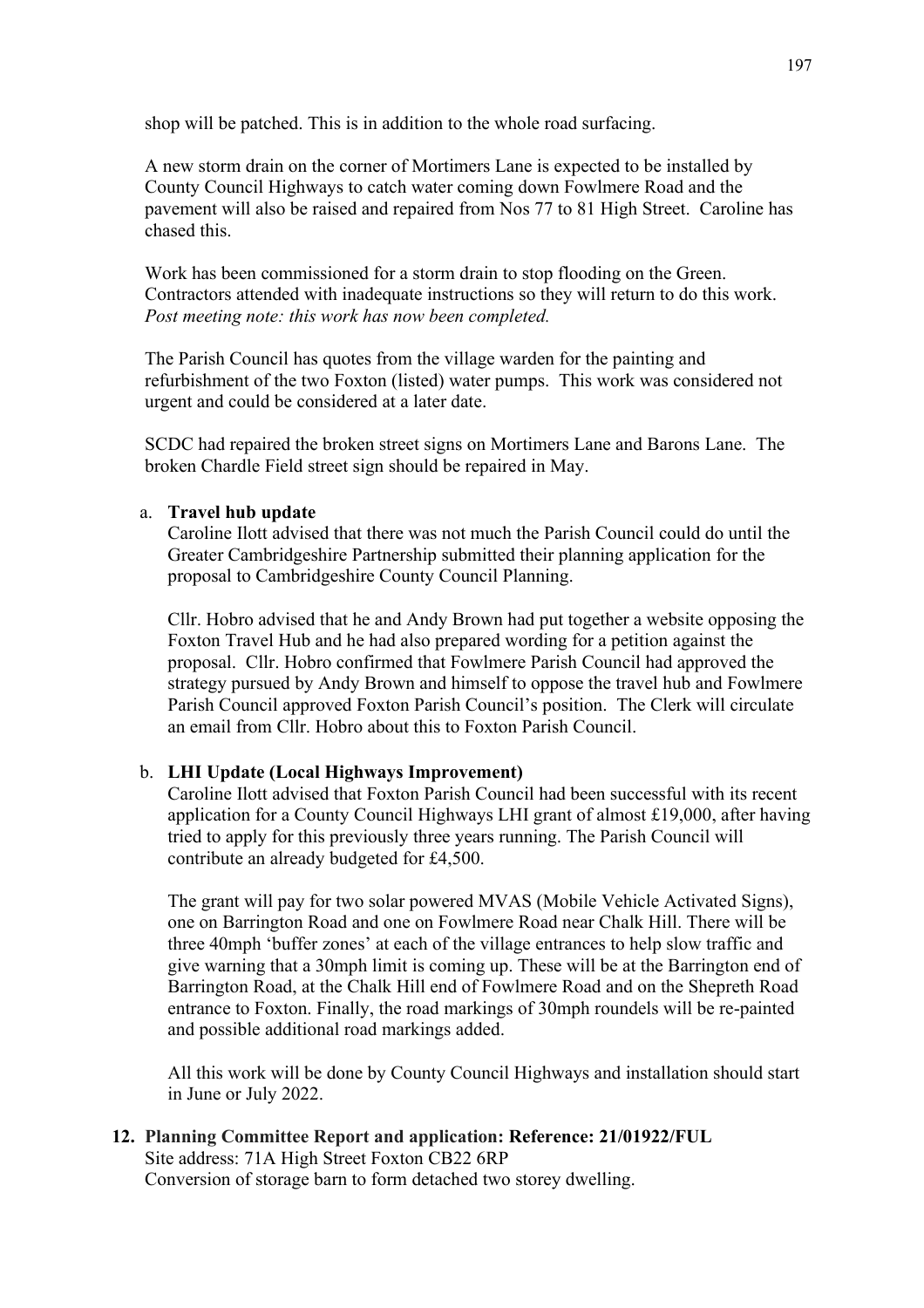### [https://applications.greatercambridgeplanning.org/online](https://applications.greatercambridgeplanning.org/online-applications/PLAN/21/01922/FUL)[applications/PLAN/21/01922/FUL](https://applications.greatercambridgeplanning.org/online-applications/PLAN/21/01922/FUL)

Foxton Parish Council agreed the following response: *Foxton Parish Council recommends approval subject to the views of the Conservation officer.*

*The application is within the Foxton Conservation Area and the boundary of the Green Belt runs along the north wall of the barn, which means the proposed extension would project into the residential garden land in the Green Belt. This would need to be assessed as an extension to an existing building in accordance with Policy S/4 of the Local Plan and advice in paragraph 145 of the National Planning Policy Framework 2021 i.e. would the development result in disproportionate additions.* 

*Details of the boundary treatment between the plots, landscaping and materials should be subject to planning conditions, if the scheme is considered acceptable*

*As long as the final design preserves or enhances the character or appearance of the Conservation Area and does not contravene any Green Belt planning matters, there is no objection.*

Geoff Barnes noted that if an application affected the green belt, it should be considered by the full Parish Council.

### **13. Election of Vice Chairman and approve Committees and Working groups membership and allocation of Councillors responsibilities for 2022/2023 and review Terms of Reference**

Planning Committee; Working Groups (Recreation & Amenities, Finance, Neighbourhood Plan, S106, Personnel); Responsibilities: Sports Clubs Liaison and Village Warden Management; Infrastructure; Police Liaison; IT/Web Site; Melbourn Area Youth Development (MAYD); Rail; Dovecote; 2 Village Hall Representatives); Recreation Ground Trust (RGT)

The election of the Vice Chairman was moved to Item 1 on the agenda, following the election of the Chairman.

The Parish Council agreed that, whilst there were only five parish council members, all Parish Councillors would be members of the Planning Committee and there would be no Working Groups, other than an S106 Working Group made up of all Parish Councillors and existing non-Parish Council members. All planning applications will come to full Parish Council meetings for consideration unless the deadline is before the next Parish Council meeting when (i) an extension will be requested or (ii) it will be considered by the Planning Committee.

Caroline Ilott advised that Linda Smith will be joining the current S106 Working Group and noted that this group could be joined by non-parish councillors.

### *Ian Francis arrived at the meeting.*

The following responsibilities were agreed: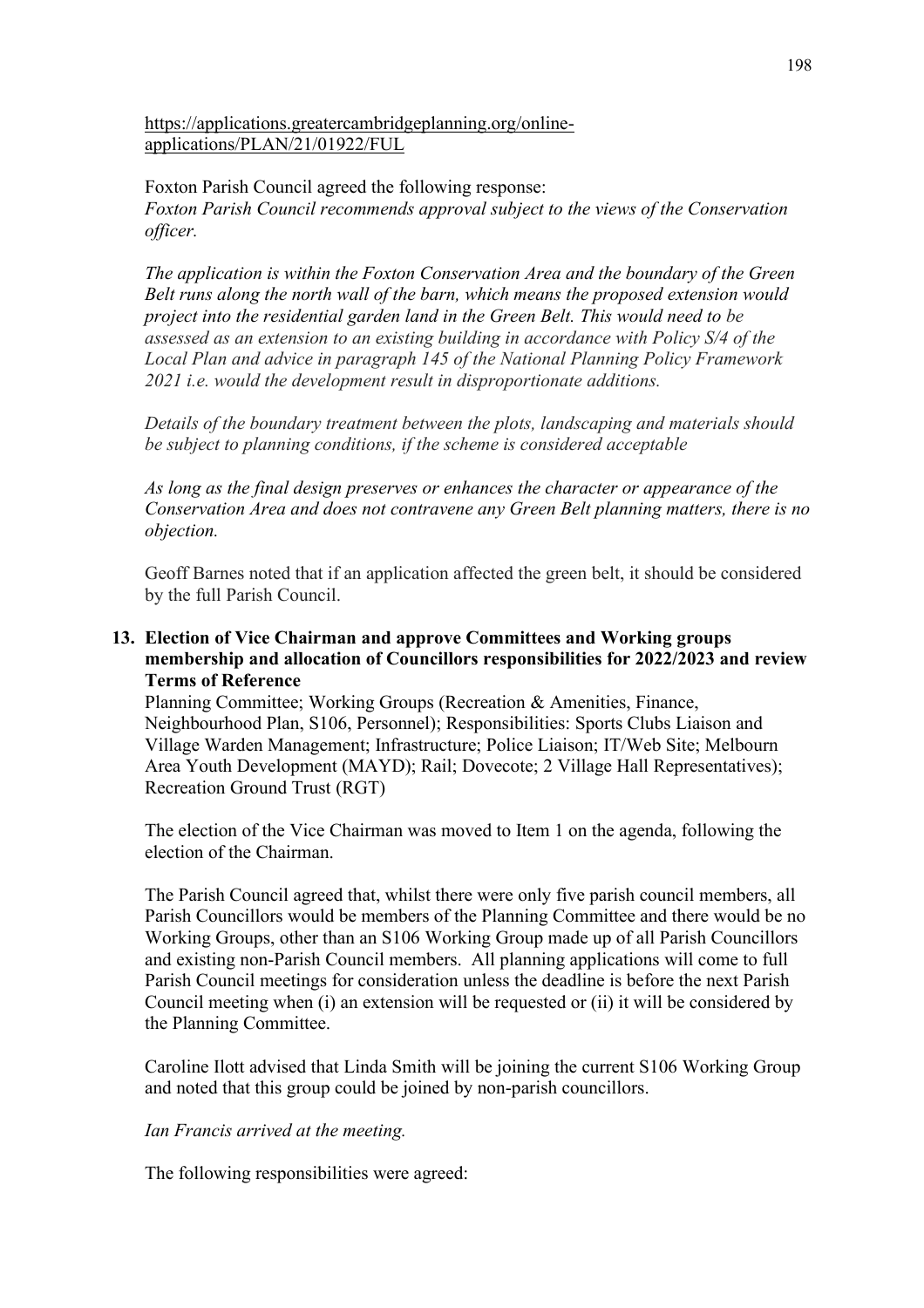Geoff Barnes - police, MAYD and the representative for the rail user partnership Chris Herriot – Dovecote Ian Francis – Sports Club liaison Caroline Ilott – liaison with County Council Highways IT/ web – Clerk Finance – all R&A - all Personnel (approval of leave and hours for submission to payroll) – Chair and Vice Chair RGT – all - *Caroline Ilott explained that the Parish Council is the sole trustee of RGT and councillors are not individual trustees.* Any two councillors for infrastructure and village warden liaison, tasks and issues.

#### *Cllr. James Hobro left the meeting.*

Village Hall Trust – it was agreed that instead of having individual representatives, to invite any member of the Village Hall Trust to attend Parish Council meetings to provide an update. Proposed Peter Tye, seconded Chris Herriot. All agreed

Terms of reference will be reviewed at a later date.

## **14. Review of internal auditor report for year ending 31 March 2022**

The Parish Council records, including policies, financial documents and minutes, were reviewed by the internal auditor and the internal auditor report circulated to the Parish Council.

The Parish Council considered the internal auditor report and it was noted that the internal auditor raised no points or issues and had provided a signed report to be sent to the external auditor.

The clerk, who is also the Responsible Financial Officer of the Parish Council, was thanked for her hard work on this audit.

# **15. Annual Return for year ending 31 March 2022**

### a. **Section 1 - Complete and approve the Annual Governance Statement 2021/2022**

Members acknowledged their responsibility for ensuring that there is a sound system of internal control, including the arrangements of the Accounting Statements, and all agreed, to the best of their knowledge and belief with respect to the Accounting Statements for the year ended 31 March 2022, the following:

Statement 1 - Yes Statement 2 - Yes Statement 3 - Yes Statement 4 - Yes Statement 5 - Yes Statement 6 - Yes Statement 7 - Yes Statement 8 - Yes Statement 9 – Yes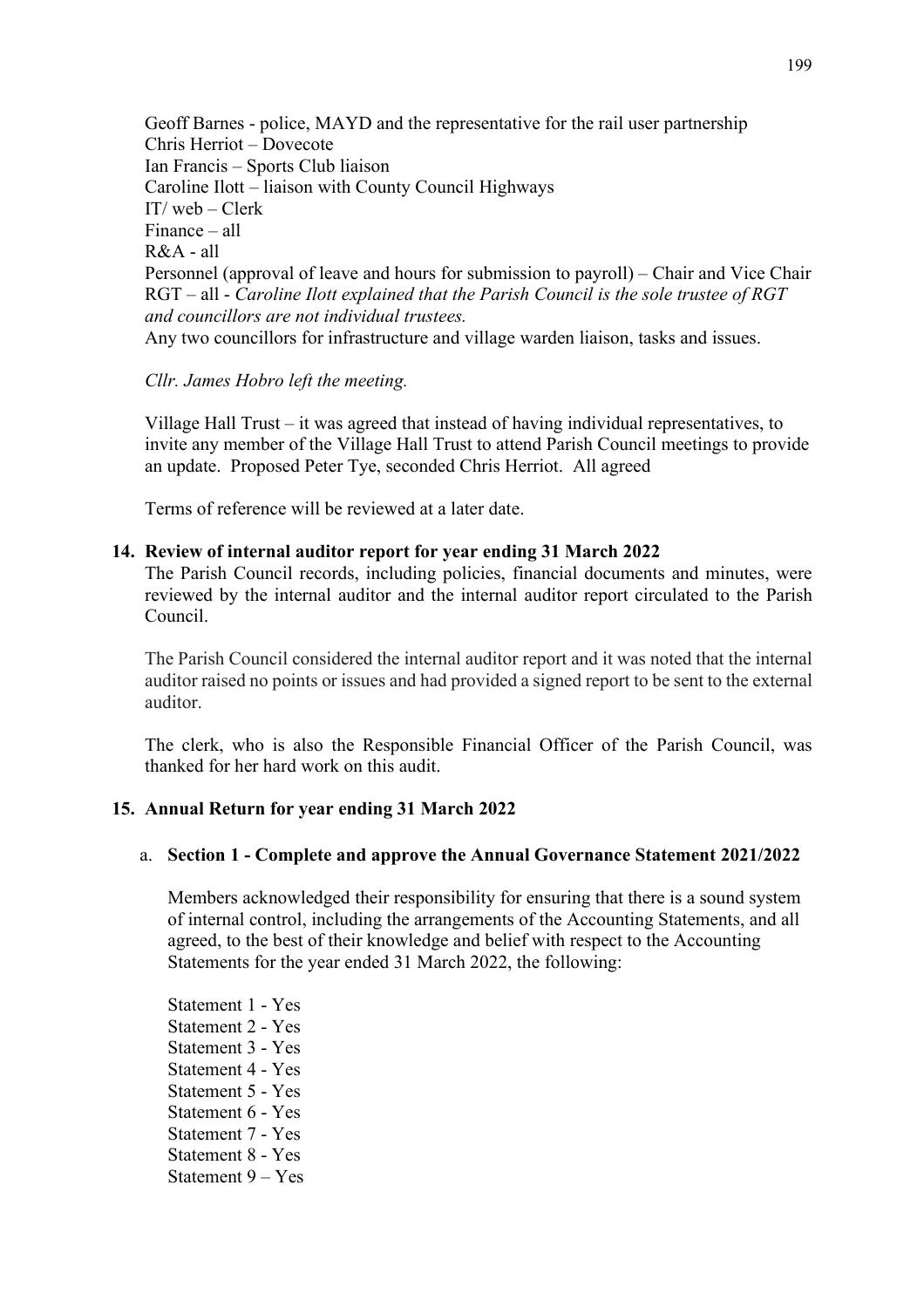The Parish Council considered the findings of the internal audit review and unanimously approved the Annual Governance Statement 2021/2022.

### b. **Section 2 - Approve the Accounting Statements 2021/2022 as presented by the RFO**

The Parish Council considered the Accounting Statements 2021/2022, as presented by the RFO, and these were unanimously approved.

#### **16. Review and approval of:**

#### a. **Bank accounts, direct debits and standing orders**

The Parish Council has the following bank accounts:

Unity Trust Bank Current Account – main account for day-to-day transactions Unity Trust Instant Access Account - S106 funds Lloyds Treasurers Account – used for debit card payments and topped up to £500 Lloyds 32-day Notice Account – general reserves savings Lloyds S106 Account – S106 funds Barclays FPC Base Rate – S106 funds Barclays Saver Account - zero balance

S106 funds and savings have been shared between three different banks in order to protect the money under the FSCS deposit protection limit of £85,000.

Direct debits and standing orders as follows:

There is one standing order of £1000 on the current account for the Clerk's salary.

Direct Debits: Nest pension- variable Opus Energy DD metered street lighting - variable Opus Energy DD unmetered street lighting - variable Google Cloud gmail - variable depending on number of email accounts set up Information Commissioner's Office (ICO) data protection registration fee - £35

All noted and unanimously approved.

#### b. **Asset Register**

The Clerk had updated the asset register to include any new assets and this was unanimously approved.

### c. **Risk Register**

The Clerk had updated the risk register and this was unanimously approved.

#### d. **Adoption of Local Government Association (LGA) Model Councillor Code of Conduct 2020**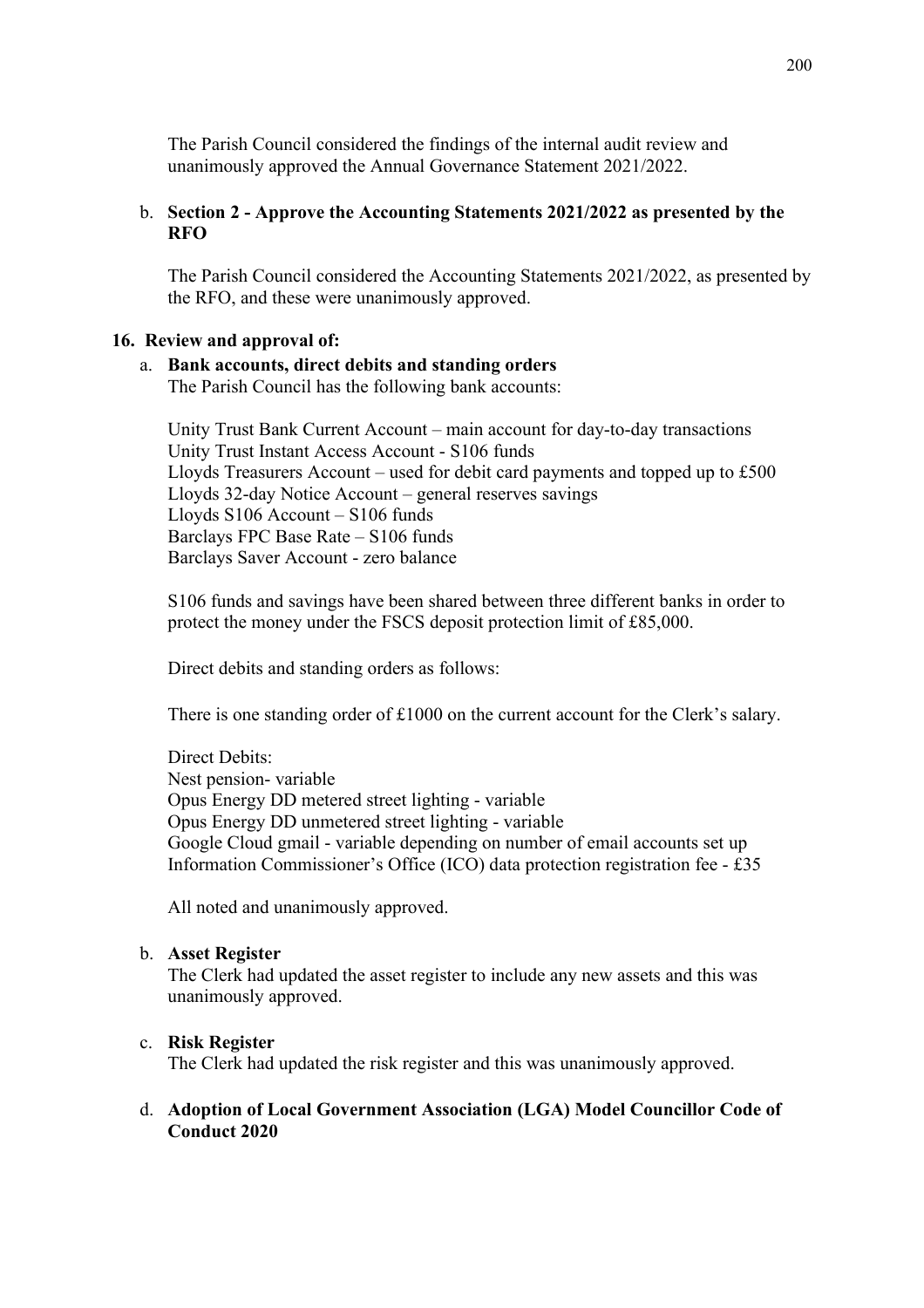The LGA template code of conduct had been circulated and the Parish Council agreed to adopt this template. Proposed Caroline Ilott, seconded Geoff Barnes. All agreed.

*A review of the Parish Council's policies will be undertaken at the June Parish Council meeting to allow newly elected councillors time to review these.*

### **17. S106 update – CI**

Caroline Ilott noted that there was an S106 Working Group meeting scheduled for 11 May 2022 and that the working group needed more support to progress the community space and playground project. There will be more to update after the working group meeting for the next Parish Council meeting.

**18. R&A Update including (i) Antisocial behaviour on basketball court; (ii) Football Foundation Grant; (iii) whole recreation ground risk assessment on 30 May 2022** Ian Francis reported antisocial behaviour consisting of loud music and clearly audible swearing on the recreation ground near his property and this had caused considerable distress to his family over the last two years.

Peter Tye suggested contacting other local Parish Councils to see how they deal with antisocial behaviour and whether a shared, part time private security officer, who could patrol the recreation ground occasionally may be of interest. Security of any new playground equipment should be considered.

Ian Francis suggested a warning sign may help.

Caroline Ilott added that Fowlmere Parish Council is also looking at updating its play provision and may be interested into looking at shared security options.

Geoff added that there was a new police group for the area and the current PCSO is now a police constable with more powers. The police support group is back under the control of Cambourne. It would be helpful if the police could show a presence on the recreation ground. Geoff noted that in a recent police survey of the area, drugs, speeding and antisocial behaviour were the biggest issues raised.

Ian Francis explained that Fowlmere and Foxton playgrounds were not like for like as Foxton's playground is situated near residential properties, whereas Fowlmere's is not. Thriplow has a similar set up to Foxton. Ian added that it would be helpful for a police office to do a random walk around in the early evening which is when the anti-social behaviour occurs.

Peter Tye added that byelaws could also be considered.

It was acknowledged that Foxton does not experience much trouble but options for reducing antisocial behaviour should be considered.

Peter Tye gave background information about the Parish Council's approval and application for a Football Foundation Grant to new councillors. More detail can be found in previous minutes.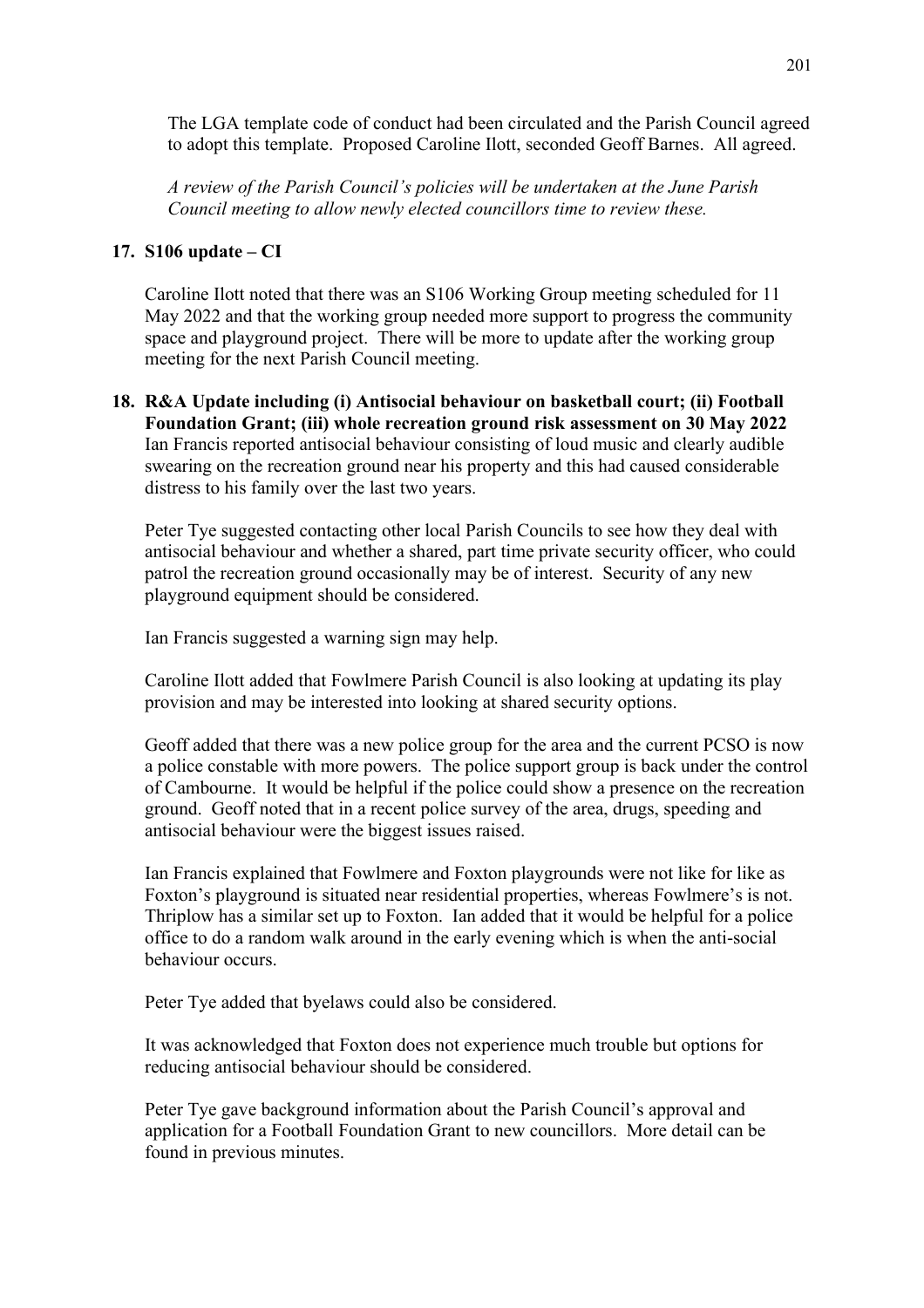Foxton Football Club has returned the signed application and the next step will be a pitch inspection arranged with Cambridge Football Club and the GMA (Grounds Maintenance Association) which should take place this month. The Parish Council will pay for the first pitch inspection (previously agreed  $£100$ ) to be done by the Football Foundation's nominated official, and further inspections will be carried out by Foxton Football Club as joint applicant. The Football Club will propose suitable qualified and insured contractors to the Parish Council to do any remedial work (such as vertidraining, earthquaking, soil improvement) and the Parish Council will have the responsibility to commission the work, receive grant money and organise payment of invoices. The area covered by the grant includes all the football playing pitches – both the adult and Dynamos but not the training area or cricket pitch.

The whole recreation ground risk assessment is booked for 30 May 2022 with ROSPA and will include inspection of the play equipment and skate park.

#### **19. Approval of quotes:**

- a. **CAPALC Councillor training £75x 2 and Chairman training £50** Proposed Geoff Barnes, seconded Peter Tye. All agreed.
- b. **Insurance renewal (one quote received £1,645.75, second awaited, third unable to provide insurance cover)**

The Clerk explained that three quotes had been sought but only one had been received in time for this meeting. One insurance provider had declined to offer a quote as it could not insure the thatched Dovecote. The quote received was for a three-year term and was provided by the insurance broker that the Parish Council has used in recent years. The broker had provided a good service and helpful insurance and risk assessment advice throughout the year.

Peter Tye raised concern about being tied into a three-year fixed arrangement. Peter explained that changes would likely need to be made to the policy when new playground equipment was purchased and if the Dovecote and Foxton war memorial were re-valued. With a 3-year fixed term, the Parish Council would have less flexibility if the insurance premium was increased because of these changes in cover.

The Clerk will clarify with the insurance company if the quote covers a one-year term and whether there is a penalty fee for making changes to the insurance.

It was agreed to approve the insurance renewal quote of £1645.75 for a one-year term. It was further agreed that if there was any increase in the insurance quote for specifying a term of one year, the Clerk, in conjunction with the Chair, could authorise a further increase up to £500 in accordance with the Parish Council's financial regulations. Proposed Caroline Ilott, seconded Ian Francis. All agreed.

c. **Fertiliser application Contractor A £1120+VAT; Contractor B £2400+VAT**

There was only one quote for consideration as Contractor B had withdrawn his quote. Peter Tye advised that his research showed that the best way to protect the recreation ground grass, where there is limited ability to water, was to use a controlled release fertiliser which would protect the grass roots. Unfortunately, the Football Foundation Grant would not be received in time to cover this work.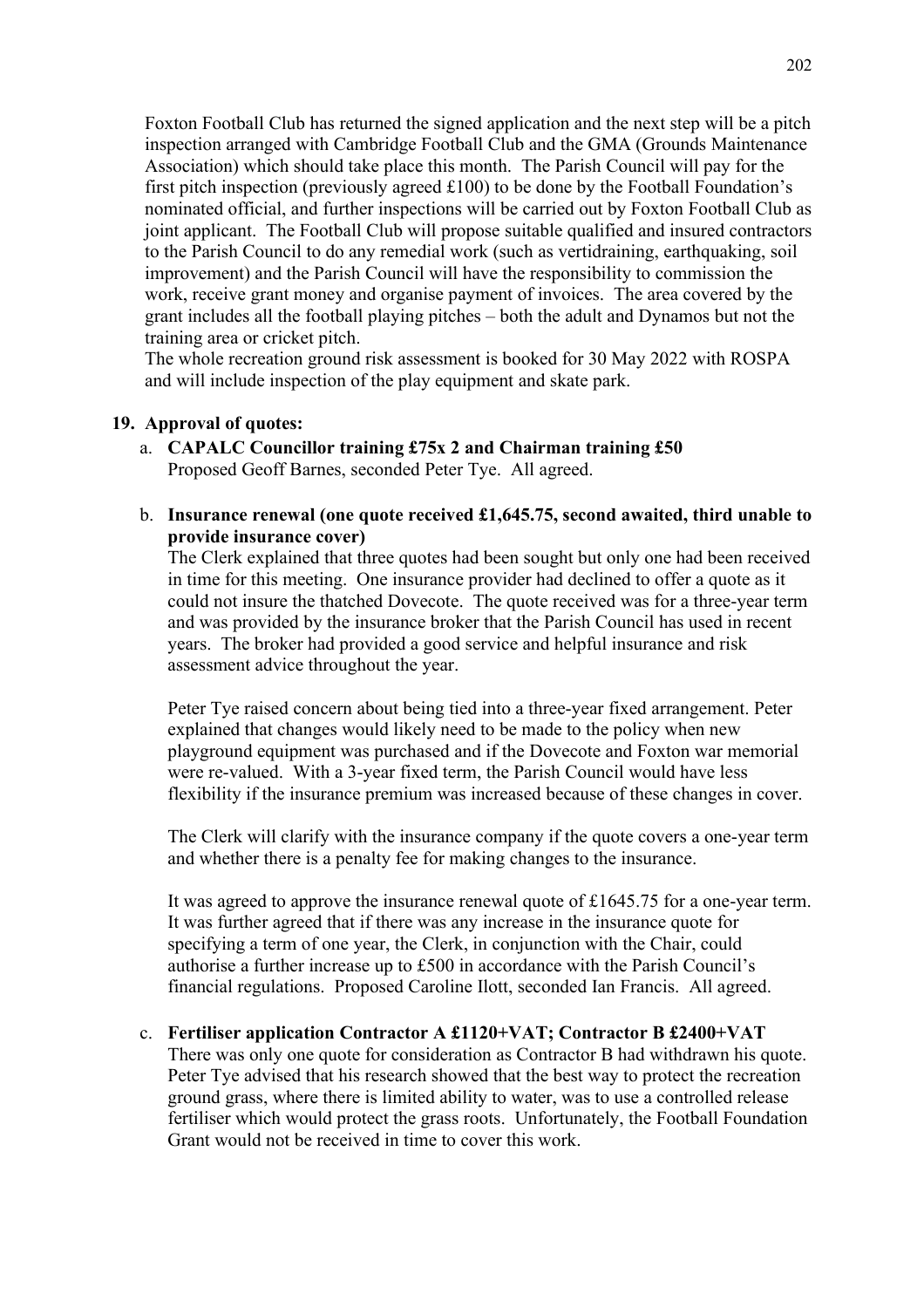The fertiliser proposed is Angus ProloNg fertiliser (Application rate of 30gm m2, 30 bags of 16-2-10) at £1120+VAT and the treatment will be for the whole recreation ground.

Proposed Peter Tye, seconded Chris Herriot. All agreed.

### d. **Recreation ground grass cutting near allotments £50**

Peter Tye explained that Andy Cambridge could no longer cut the area of the recreation ground near the allotments and this area was not specified under the Cricket Club's grass cutting contract. SW Gardens had quoted £50 per cut for this work and £40 per cut for a regular cutting arrangement. Peter Tye proposed to offer (i) £50 for the first two cuts to include additional grass cutting along the edge of the path from the recreation ground to Illingworth way and (ii) £40 per cut thereafter up to two cuts per month as needed. Proposed Peter Tye, seconded Caroline Ilott. All agreed.

It was discussed that a careful review of the R&A budget and costs will be undertaken. The Clerk will circulate a report showing a breakdown of last year's contractor costs.

# e. **Foxton Jubilee Picnic S106 flyer - 250 A5 flyers £44; 250 A5 double sided flyers £60, 250 A4 flyers £47; 500 A5 flyers £52; 500 A5 double sided flyers £84, 500 A4 flyers £65**

Caroline Ilott explained that Catherine Cairns and Linda Smith had created a flyer to promote awareness of the community space and playground project and to ask for help in progressing the project. The flyer will be shared at the village plant swap on 14 May 2022, the Queen's Jubilee picnic on 5 June 2022 and school fun day on 16 July 2022. It was considered that the price for 500 flyers was not much more than for half the amount. It was agreed to purchase 500 A4 flyers at £65. Proposed Caroline Ilott, seconded Peter Tye. All agreed.

#### **20. Finance**

#### **a. Approval of bank signatories**

It was agreed to add Chris Herriot and Ian Francis as bank signatories to all Parish Council bank accounts. Proposed Caroline Ilott, seconded Peter Tye. All agreed.

#### **b. Approval of payments**

The bank reconciliation and bank statements were reviewed and approved by Chris Herriot.

The following payments were approved. Proposed Peter Tye, seconded Caroline Ilott. All agreed.

### **Receipts**

| 1. Precept    | £22,500  |
|---------------|----------|
| 2. VAT refund | £1402.08 |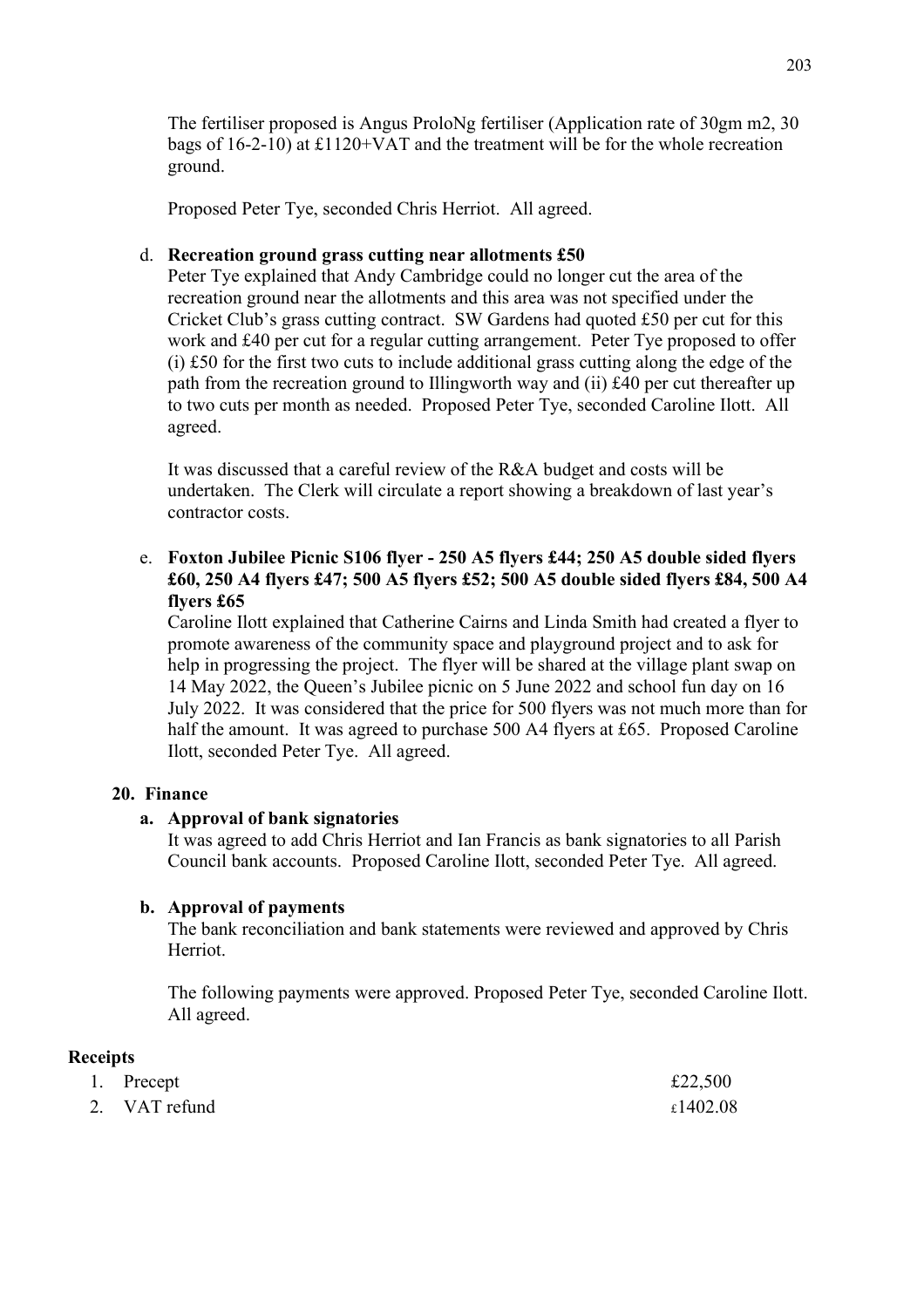# **Payments**

# **Payments made (prior agreed)**

| Pension - LGA 1972 s112, s111<br>Google Ireland Gmail - LGA 1972 s111, s142<br>Opus Metered street lights - Parish Councils Act 1957, s3; Highways Act 1980 s301<br>Opus Unmetered street lights - Parish Councils Act 1957, s3; Highways Act 1980 s301<br>Cambridge Conservation Volunteers Foxton Woods<br>Open Spaces Act 1906 s9-10<br>Foxton Village Hall meeting room hire x 2 - LGA 1972 s111<br>Foxton Village Hall office hire x 2 - LGA 1972 s111<br>Peter Evans - village warden duties - Open Spaces Act 1906 s9-10<br>10. Red Shoes Accounting payroll (including RGT recharge £15.50+VAT)<br>LGA 1972 s112/LGA 1972 s111<br>11. Amazon printer paper and lever arch files<br><b>Payments to be authorised</b><br>Parish Clerk Salary, NI/tax, phone and home allowance | £84.03<br>£41.40<br>£19.69 inc VAT<br>£228.04 inc VAT<br>£28.05<br>£28.45<br>£85.38<br>£175.00<br>£74.40<br>£42.74 inc VAT<br>£367.17                                                                                                                                                                                                                               |
|--------------------------------------------------------------------------------------------------------------------------------------------------------------------------------------------------------------------------------------------------------------------------------------------------------------------------------------------------------------------------------------------------------------------------------------------------------------------------------------------------------------------------------------------------------------------------------------------------------------------------------------------------------------------------------------------------------------------------------------------------------------------------------------|---------------------------------------------------------------------------------------------------------------------------------------------------------------------------------------------------------------------------------------------------------------------------------------------------------------------------------------------------------------------|
|                                                                                                                                                                                                                                                                                                                                                                                                                                                                                                                                                                                                                                                                                                                                                                                      |                                                                                                                                                                                                                                                                                                                                                                     |
|                                                                                                                                                                                                                                                                                                                                                                                                                                                                                                                                                                                                                                                                                                                                                                                      |                                                                                                                                                                                                                                                                                                                                                                     |
|                                                                                                                                                                                                                                                                                                                                                                                                                                                                                                                                                                                                                                                                                                                                                                                      |                                                                                                                                                                                                                                                                                                                                                                     |
|                                                                                                                                                                                                                                                                                                                                                                                                                                                                                                                                                                                                                                                                                                                                                                                      |                                                                                                                                                                                                                                                                                                                                                                     |
|                                                                                                                                                                                                                                                                                                                                                                                                                                                                                                                                                                                                                                                                                                                                                                                      |                                                                                                                                                                                                                                                                                                                                                                     |
|                                                                                                                                                                                                                                                                                                                                                                                                                                                                                                                                                                                                                                                                                                                                                                                      |                                                                                                                                                                                                                                                                                                                                                                     |
|                                                                                                                                                                                                                                                                                                                                                                                                                                                                                                                                                                                                                                                                                                                                                                                      |                                                                                                                                                                                                                                                                                                                                                                     |
|                                                                                                                                                                                                                                                                                                                                                                                                                                                                                                                                                                                                                                                                                                                                                                                      |                                                                                                                                                                                                                                                                                                                                                                     |
|                                                                                                                                                                                                                                                                                                                                                                                                                                                                                                                                                                                                                                                                                                                                                                                      |                                                                                                                                                                                                                                                                                                                                                                     |
|                                                                                                                                                                                                                                                                                                                                                                                                                                                                                                                                                                                                                                                                                                                                                                                      |                                                                                                                                                                                                                                                                                                                                                                     |
|                                                                                                                                                                                                                                                                                                                                                                                                                                                                                                                                                                                                                                                                                                                                                                                      |                                                                                                                                                                                                                                                                                                                                                                     |
| LGA 1972 s112/LGA 1972 s111                                                                                                                                                                                                                                                                                                                                                                                                                                                                                                                                                                                                                                                                                                                                                          |                                                                                                                                                                                                                                                                                                                                                                     |
| Parish Clerk Expenses - mileage - LGA 1972 s111                                                                                                                                                                                                                                                                                                                                                                                                                                                                                                                                                                                                                                                                                                                                      | £25.02                                                                                                                                                                                                                                                                                                                                                              |
| Phillimore Garden Centre - Trees, Laurels, compost<br>Open Spaces Act 1906 s9-10, S106 - approved PC 4 April 2022                                                                                                                                                                                                                                                                                                                                                                                                                                                                                                                                                                                                                                                                    | £559.82                                                                                                                                                                                                                                                                                                                                                             |
| Foxton Village Hall meeting room hire x 2 - LGA 1972 s111                                                                                                                                                                                                                                                                                                                                                                                                                                                                                                                                                                                                                                                                                                                            | £32.40                                                                                                                                                                                                                                                                                                                                                              |
| Peter Evans village warden duties (16.5hrs) - Open Spaces Act 1906 s9-10                                                                                                                                                                                                                                                                                                                                                                                                                                                                                                                                                                                                                                                                                                             | £288.75                                                                                                                                                                                                                                                                                                                                                             |
| DP Garden Works April grass cutting/litter pick - Open Spaces Act 1906 s9-10                                                                                                                                                                                                                                                                                                                                                                                                                                                                                                                                                                                                                                                                                                         | £550.00                                                                                                                                                                                                                                                                                                                                                             |
|                                                                                                                                                                                                                                                                                                                                                                                                                                                                                                                                                                                                                                                                                                                                                                                      | £350.00                                                                                                                                                                                                                                                                                                                                                             |
|                                                                                                                                                                                                                                                                                                                                                                                                                                                                                                                                                                                                                                                                                                                                                                                      | £135.00                                                                                                                                                                                                                                                                                                                                                             |
|                                                                                                                                                                                                                                                                                                                                                                                                                                                                                                                                                                                                                                                                                                                                                                                      | £135.00                                                                                                                                                                                                                                                                                                                                                             |
|                                                                                                                                                                                                                                                                                                                                                                                                                                                                                                                                                                                                                                                                                                                                                                                      | £150.00 inc VAT                                                                                                                                                                                                                                                                                                                                                     |
|                                                                                                                                                                                                                                                                                                                                                                                                                                                                                                                                                                                                                                                                                                                                                                                      | £42.74                                                                                                                                                                                                                                                                                                                                                              |
|                                                                                                                                                                                                                                                                                                                                                                                                                                                                                                                                                                                                                                                                                                                                                                                      | £200                                                                                                                                                                                                                                                                                                                                                                |
|                                                                                                                                                                                                                                                                                                                                                                                                                                                                                                                                                                                                                                                                                                                                                                                      | Foxton Cricket Club April grass cutting - Open Spaces Act 1906 s9-10<br>SW Gardens grass cutting April - Open Spaces Act 1906 s9-10<br>SW Gardens grass cutting May - Open Spaces Act 1906 s9-10<br>10. LGS Services internal audit - LGA 1972 s111<br>11. Top up Lloyds Treasurers Account<br>12. CAPALC Councillor training £75 x 2 and Chairman training £50 x 1 |

1. SCDC, bin emptying  $£1029.60$  inc VAT Litter Act 1983, ss5-6

### \*Local Government Act

**21. Ways of getting PC information to residents - social media, leaflets, Laurentian** Caroline Ilott proposed that the Parish Council consider new ways to improve its communication to Foxton residents, particularly younger people, and to improve residents' understanding of what a Parish Council is and does. Currently the Parish Council communicates via the Laurentian, Facebook, the website and the village notice board.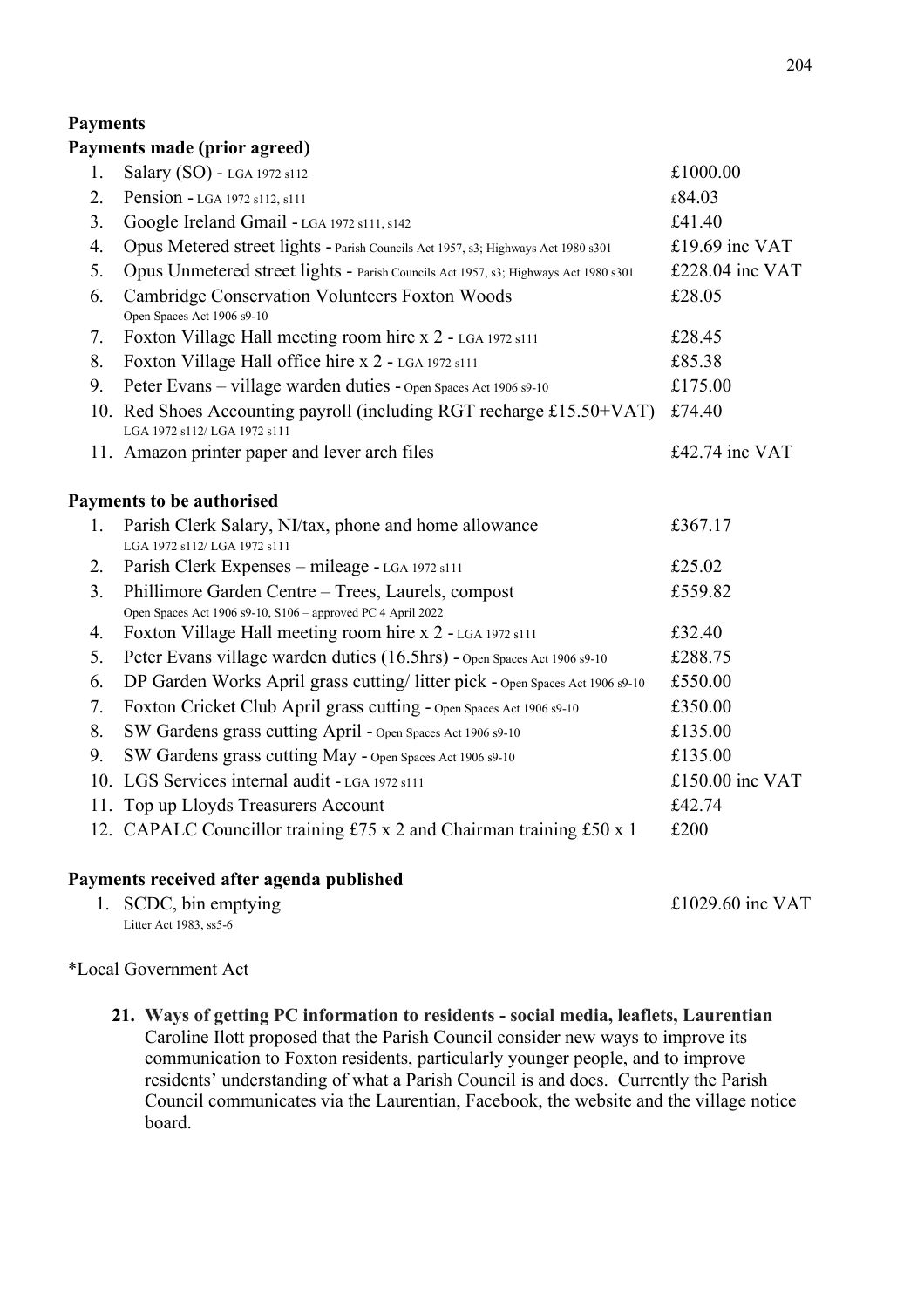Other options proposed:

- Instagram
- Twitter
- A combination of social media sites to reach different users
- A printed, quarterly Parish Council newsletter (it was noted that the Laurentian is a Church produced magazine and therefore may not be read by all residents)
- A quarterly daytime surgery at the weekend to exchange ideas to which the District and County councillors could be invited (it was noted that not everyone can attend an evening Parish Council meeting)

Everyone was encouraged to think about this further in order to decide any action at the June or July Parish Council meeting.

### **22. Items for next agenda**

Mission Street who has bought the Burlington Press site for development will be attending the Parish Council meeting on 6 June 2022.

## **23. Date and time of Parish Council Meeting: Monday 6 June 2022 at 7.30pm**

*Motion to exclude Public and Press: Section 1 (2) of the Public Bodies (Admission to Meetings) Act 1960 where publicity would be prejudicial to the public interest by reason of the confidential nature of the business about to be transacted on the following agenda item 24*

Proposed Caroline Ilott, seconded Peter Tye. All agreed.

# **24. Consider legal correspondence relating to letter from Tees Law on behalf of their client at 28 Illingworth way re (i) the extension of the play area; and (ii) the maintenance of land behind 28 Illingworth Way**

Due to the confidential and privileged nature of this item, this item was due to be discussed in a closed meeting of the Parish Council, however it was agreed to delay consideration until the next Parish Council meeting in June to allow new councillors time to read through documentation. Proposed Peter Tye, seconded Chris Herriot. All agreed.

The meeting closed at 10.10pm.

Annorbel Wright

Annabel Wright Foxton Parish Clerk 13 May 2022